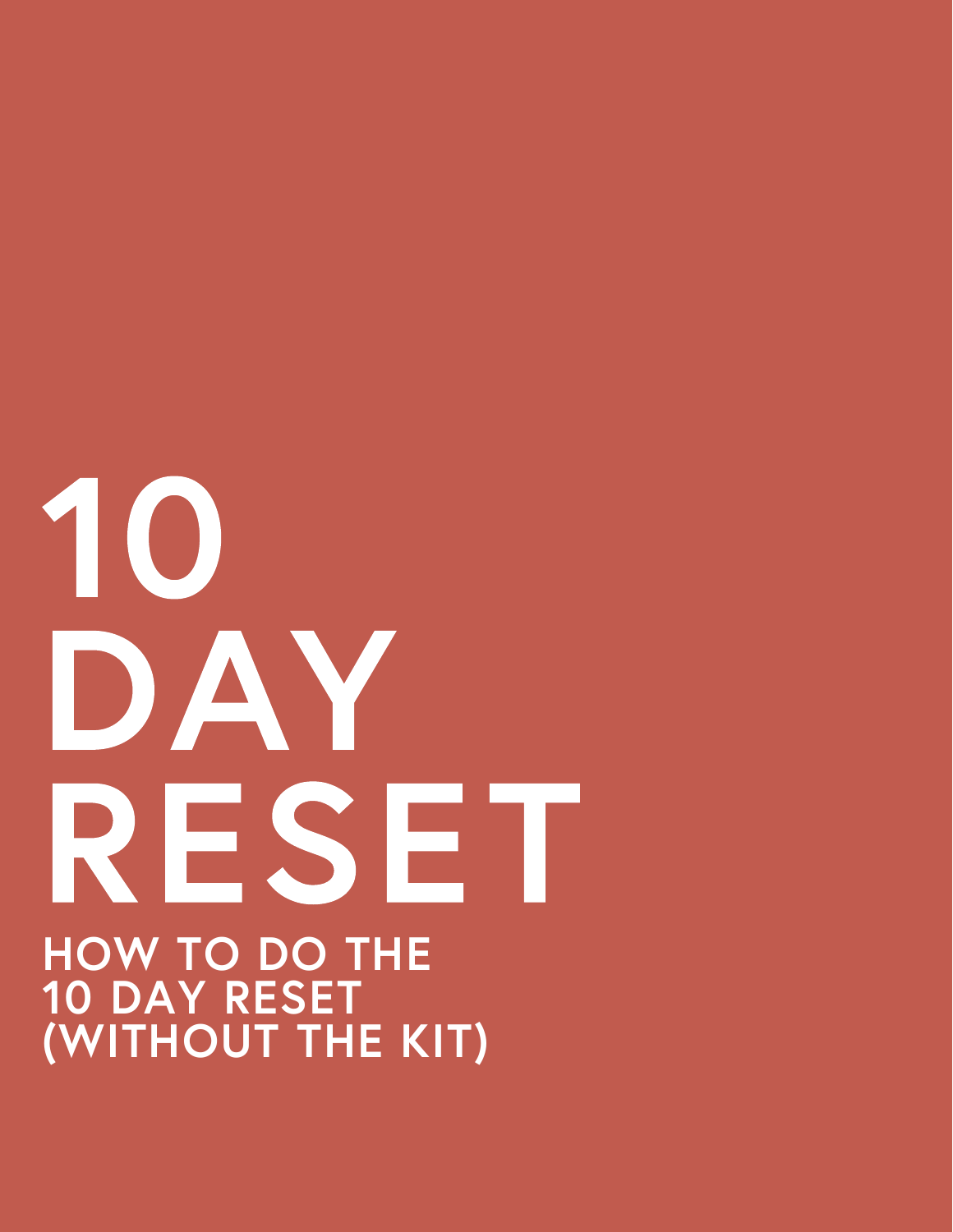**The foundation of the 10 Day Reset program is real, whole food. This means that anyone can participate in the program even if they choose not to use the 10 Day Reset kit. This pdf will show you how you can start the 10 Day Reset at home today.** 

## **The Three Pillars of the 10 Day Reset**

### **Pillar 1: Food**

- Food is medicine. Food contains information that talks to your genes, turning them on or off, and affecting their function moment to moment.
- During the 10 Day Reset, avoid the stuff that makes you feel like crap and eat foods that nourish your body.
- Eat fiber, healthy fats, and clean protein. This means loads of non-starchy veggies, good fats like avocado and olive oil, and healthy protein like grass-fed and organic meats, fish, chicken, and plant-based sources of protein like gluten-free tempeh.
- For the next 10 days, avoid processed carbs, refined sugars, dairy, coffee, and alcohol.
- I'm not big on counting calories or macros, so I recommend that you look at your plate to make sure it looks a bit like this:
- About ¾ full of non-starchy, colorful veggies, a 4 to 6 oz portion of quality protein (pasture-raised, wild-caught, or organic), and one to two servings of healthy fats (like avocado, nuts and seeds, pasture-raised butter, or olive oil)



**You can visit getfarmacy.com/recipes for a list of 10 Day Reset-approved recipes you can use during your reset.**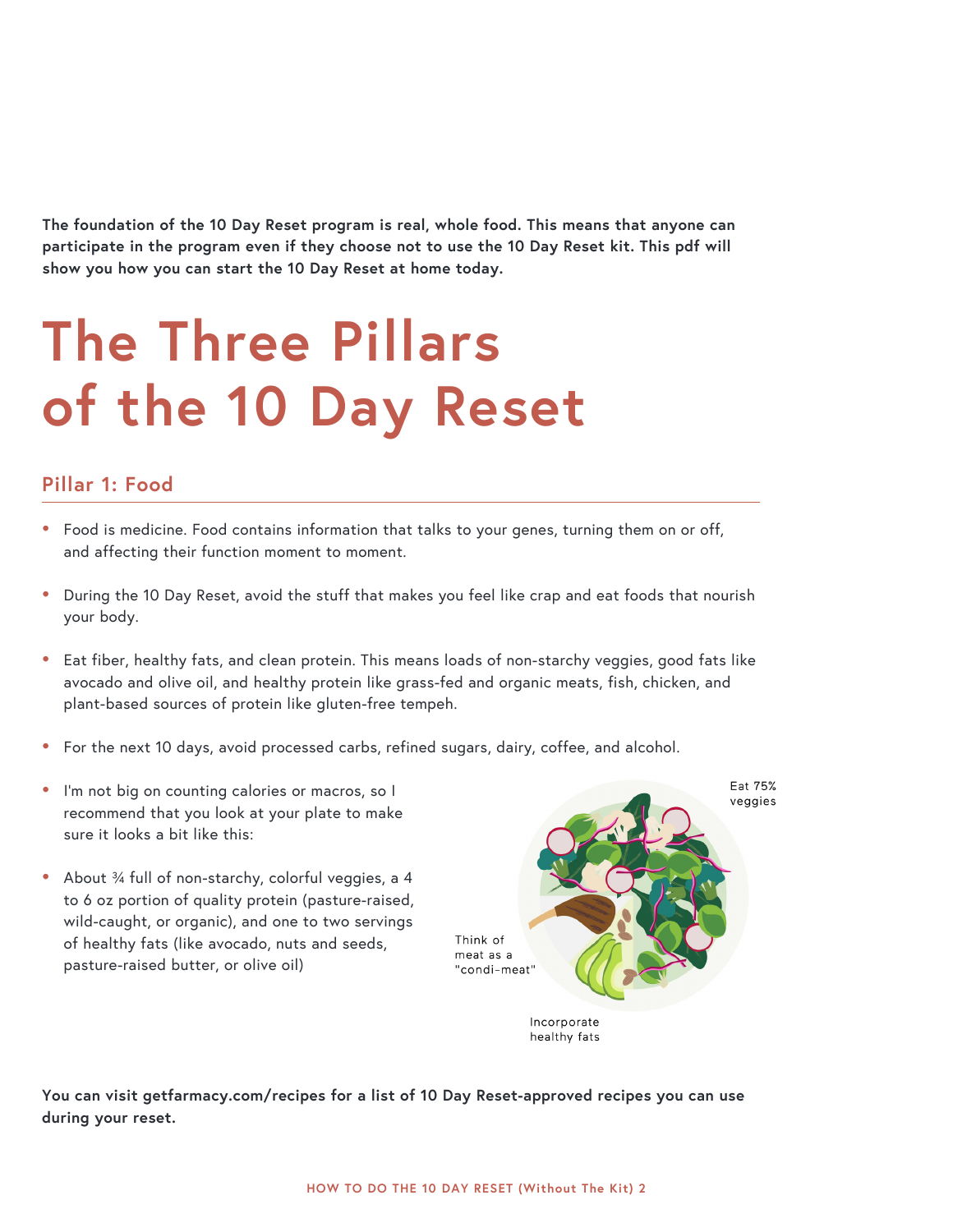#### **Pillar 2: Habits**

Moving toward your best health requires focusing on daily, impactful habits that will make a huge difference in the long run. During the 10 Day Reset, there are two very important habits to focus on: when you eat and when you sleep.

#### **When You Eat**



**•** *When* you eat might be as important as what you eat. So many of us deprioritize balanced meals during the day only to gorge on whatever we can find in the evening or snack late into the night. Research shows that this can have adverse effects on our health.

 During the 10 Day Reset, focus on when you eat by following some simple rules. The first is to leave at least a 12-14 hour fasting window between dinner and breakfast. If you eat dinner at 6:30 pm, eat breakfast at 6:30 am or later the next day. This is the most basic form of time-restricted eating. This window gives your body a break to detoxify and repair.

 The next rule is to eat in alignment with your body's natural rhythms. If possible, have your first meal in the morning and your last meal in the early evening. The key is to avoid heavy meals and snacking before bedtime.

**When You Sleep** 



**•** Sleep is the most underrated pillar of health—it comes before exercise, meditation, and it might even come before nutrition. Other than what you eat, we want you to focus on deep, restorative rest.

 Studies show that routine helps us achieve deeper and more restful sleep. So choose a bedtime, try to avoid screens for at least 45 minutes before bed, keep your room dark and cool, and actively relax with meditation, stretching, journaling, or gratitude before bed. This is the time to prioritize yourself.

- **• Evening Sleep Routine**
	- **Step 1:** Set a bedtime and try to stick to it over the next 10 days.
	- **Step 2:** Turn your phone on airplane mode, shut off the TV, and put away all devices 45 minutes before bed.
	- **Step 3:** Use the remaining time to focus on active relaxation. This includes reading, journaling, meditation, or meaningful conversation with loved ones.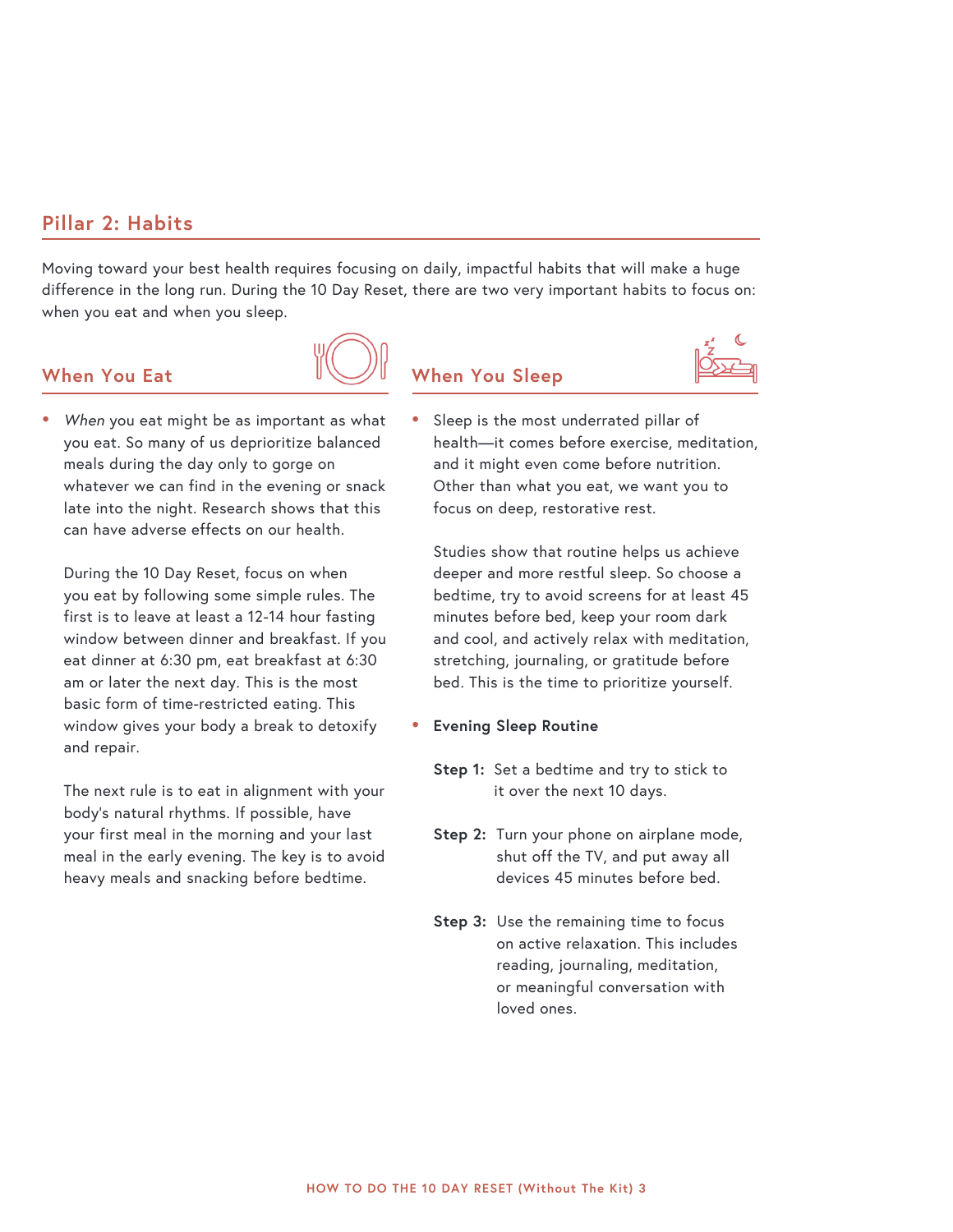#### **Pillar 3: Support**

With the depletion of our soils, travel distance of our foods, over-farming of commodity crops, and our reliance on processed and convenience meals, our foods are not as nutritious as they once were. Even with the perfect diet, it is nearly impossible to get all of the nutrients for optimal health from food alone. Supplements are useful to help fill in nutritional gaps and provide additional support. You can do my 10 Day Reset without using supplements, but if you are interested in purchasing on your own, here are my top recommendations:

- **1. [A high-quality multivitamin/mineral.](https://store.drhyman.com/supplements-1/phytomulti-120s.html)** Find one that contains optimal amounts of the full range of vitamins and minerals in their correct forms to help fill nutritional gaps.
- **2. [Magnesium.](https://store.drhyman.com/magnesium-glycinate-120mg-90-ct.html)** About 75 percent of us are deficient in magnesium, which plays a part in over 300 enzymatic reactions in our bodies. Taking magnesium before bed helps relax your nervous system and muscles, and calms your brain.
- **3. [Vitamin D3.](https://store.drhyman.com/vitamin-d3-1000-iu-60-ct.html)** More than 80 percent of the US population has insufficient levels of vitamin D, the sunshine vitamin. Research shows vitamin D deficiencies contribute to a wide range of problems, including dementia.

You could also consider including a [detox component](https://store.drhyman.com/liver-g-i-detox.html) and a [sleep component.](https://store.drhyman.com/best-rest-formula.html)

**Note:** Always be sure to check with your doctor before starting new supplements.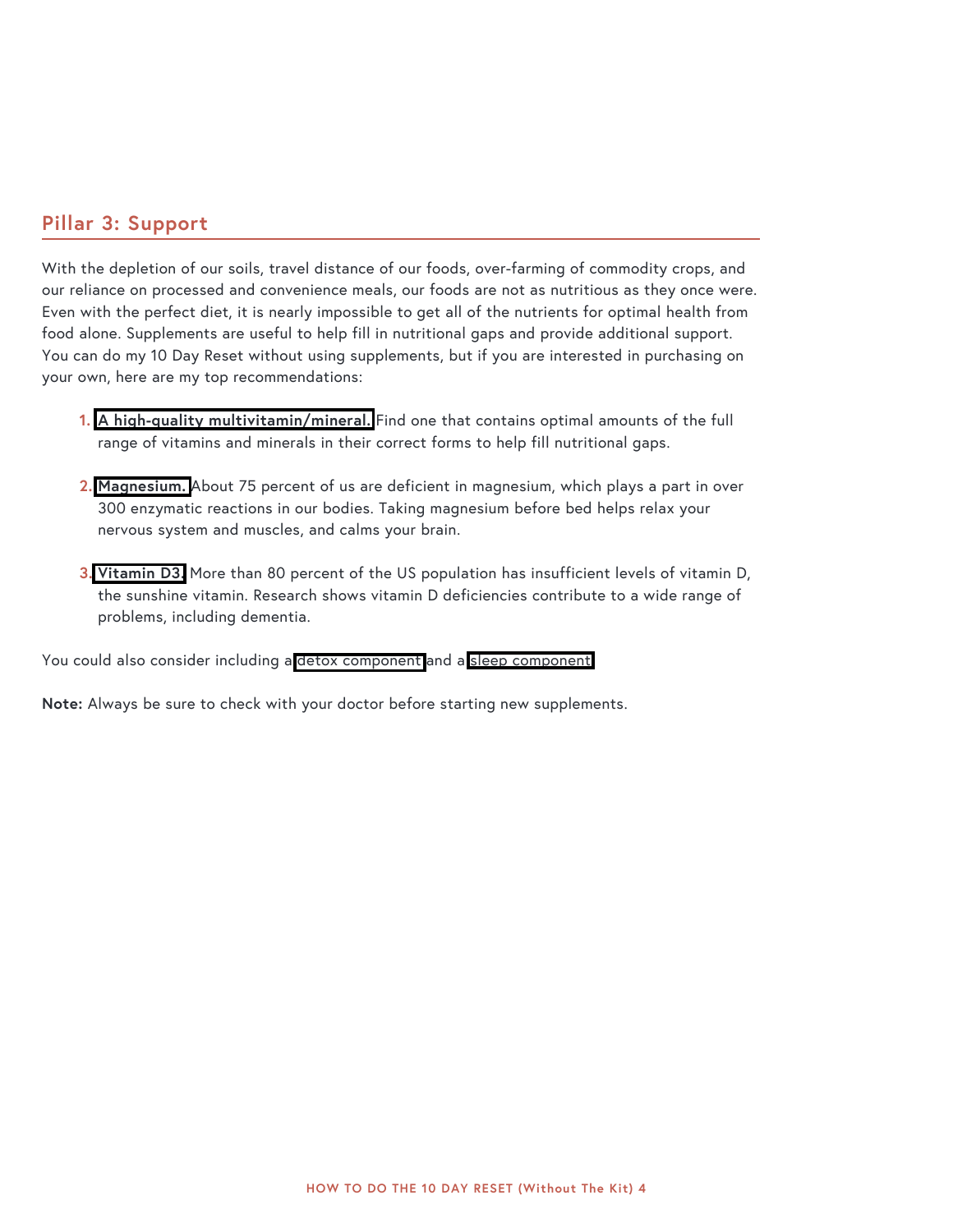## **10 Day Reset Program Steps**

### **Step 1. Eat from the Reset approved food list (below) for 10 days**

We recommend having a whole-foods based shake for breakfast. You can find shake recipes in the 10 Day Reset recipe guide (along with lunch and dinner recipes). If you'd like to add a boost of protein, we recommend [this one](https://store.drhyman.com/purepaleo-protein-natural-vanilla.html) or [this vegan option.](https://store.drhyman.com/organic-purepea-plus-w-greens-vanilla.html)

### **Step 2. Commit to daily habits**

Pick designated meal times within a 10 to 12-hour window (i.e. eat at 8am, 12pm, and 6pm every day), don't snack before bed, stick with the same bedtime each night, put electronics away 45 minutes before bed, and practice active relaxation. These are small steps that can have a huge impact.

### **Step 3. Add in supplements (optional)**

You don't have to take supplements to be successful on the 10 Day Reset, but if you'd like extra support, refer to the Support pillar for our top recommendations.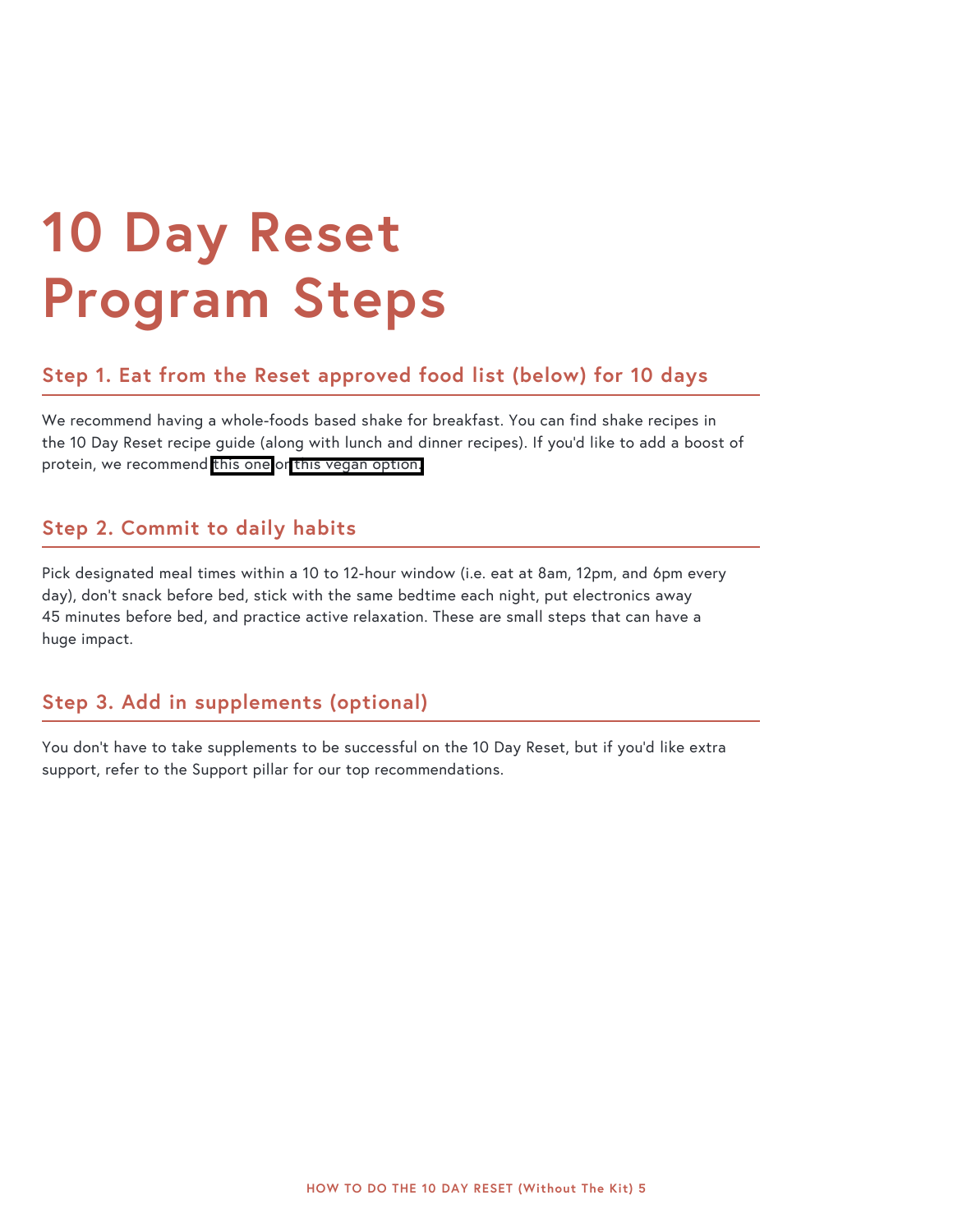# **What to Eat/What to Avoid during your 10 Day Reset:**

**Here is your full foods list. Take this with you to the grocery store and keep it handy throughout the 10 days so you can be equipped to know what to enjoy and what to skip.**













#### **POULTRY & MEAT FISH & SEAFOOD EGGS NUTS AND SEEDS OILS VEGETABLES**

| Poultry: Organic (and<br>if possible pasture-<br>raised) chicken, turkey,<br>duck, pheasant,<br>Cornish game hen<br>Meat: Grass-fed,<br>pasture-raised lamb,<br>beef, bison, venison,<br>ostrich, deer, elk | Anchovies, clams, cod,<br>crab, flounder/sole,<br>herring, small halibut,<br>mussels, wild salmon<br>(canned or fresh),<br>sardines, sable, shrimp,<br>scallops, trout | Organic, pasture-raised<br>eggs | Nuts: Almonds, Brazil,<br>cashews, hazelnuts,<br>macadamia, pecans,<br>pine nuts, pistachios,<br>walnuts, raw cacao<br>Seeds: Chia, flax, hemp,<br>pumpkin, sesame,<br>sunflower, pumpkin<br>Nut/Seed Butters and<br>Flours: Unsweetened<br>almond, cashew, pecan,<br>macadamia, walnut,<br>coconut<br>Soy: Organic, non-<br>GMO tofu or tempeh | For cooking: Grass-fed<br>ghee, humanely raised<br>tallow, lard, duck fat,<br>chicken fat, organic<br>avocado oil<br>For salads: Almond<br>oil, flax oil, hemp oil,<br>macadamia oil, organic<br>extra-virgin olive oil<br>(also for medium heat<br>cooking), sesame seed<br>oil, tahini, walnut oil | Non-starchy: Organic<br>artichokes, asparagus,<br>avocado, bean sprouts,<br>broccoli, Brussels<br>sprouts, cabbage,<br>cauliflower, celery,<br>cucumber, eggplant,<br>garlic, ginger root,<br>hearts of palm,<br>kohlrabi, leafy greens,<br>mushrooms, onions,<br>peppers, radicchio,<br>radish, rutabaga,<br>seaweed, shallots,<br>summer squash,<br>tomatoes, turnips,<br>zucchini, unlimited<br>Starchy: Yam, sweet<br>potatoes, winter<br>squash, carrots,<br>pumpkin, limit to 1/2<br>cup per day |
|-------------------------------------------------------------------------------------------------------------------------------------------------------------------------------------------------------------|------------------------------------------------------------------------------------------------------------------------------------------------------------------------|---------------------------------|-------------------------------------------------------------------------------------------------------------------------------------------------------------------------------------------------------------------------------------------------------------------------------------------------------------------------------------------------|------------------------------------------------------------------------------------------------------------------------------------------------------------------------------------------------------------------------------------------------------------------------------------------------------|--------------------------------------------------------------------------------------------------------------------------------------------------------------------------------------------------------------------------------------------------------------------------------------------------------------------------------------------------------------------------------------------------------------------------------------------------------------------------------------------------------|
| Poultry: Conventionally<br>raised chicken, duck,<br>eggs, turkey<br>Meat: All processed<br>meats and deli meats.<br>Conventionally raised<br>bacon, beef, hot dogs,<br>lamb, pork, sausage,<br>salami       | Larger fish like halibut,<br>Chilean sea bass, tuna,<br>swordfish, farm-raised<br>fish                                                                                 | Non-organic eggs                | Nuts with sugar<br>or chocolate, nut<br>butters that contain<br>hydrogenated oils or<br>sugar, peanuts/peanut<br>butter                                                                                                                                                                                                                         | Canola oil, partially or<br>fully hydrogenated oils,<br>margarine, peanut oil,<br>soybean oil, sunflower<br>oil, safflower oil, trans<br>fats, vegetable oil,<br>vegetable shortening                                                                                                                | Corn, white potatoes                                                                                                                                                                                                                                                                                                                                                                                                                                                                                   |

**FOODS TO EAT**

FOODS TO EAT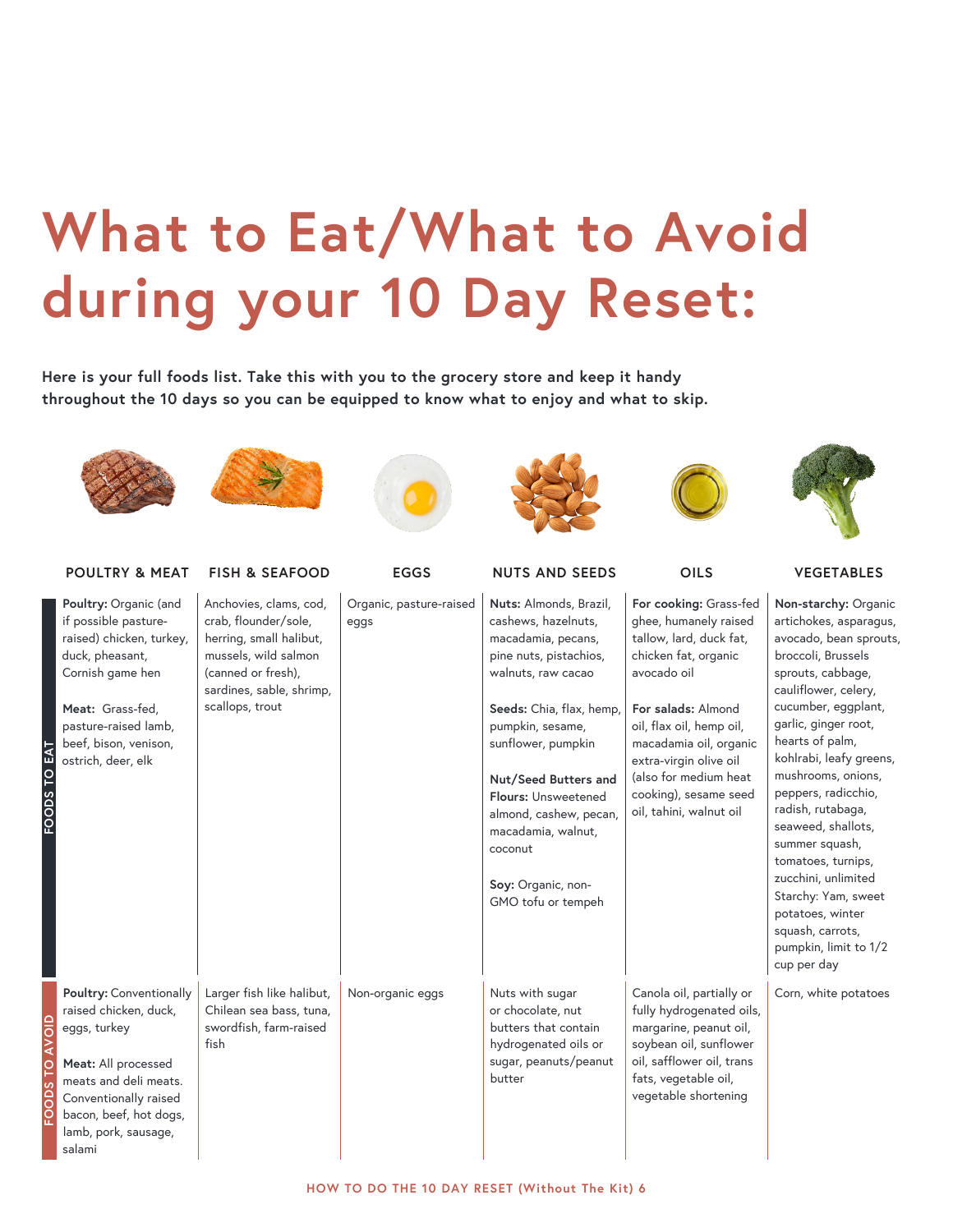## **What to Eat/What to Avoid during your 10 Day Reset Continued:**

| <b>DAIRY</b>                     | <b>BEANS</b>                                                                                                                                                            | <b>GRAINS</b>                                                                                                                           | <b>FRUIT</b>                                                                                                                                                                   | <b>SUGAR &amp;</b><br><b>SWEETENER</b>                                                                                                                                                                                     | <b>BEVERAGES</b>                                                                       |
|----------------------------------|-------------------------------------------------------------------------------------------------------------------------------------------------------------------------|-----------------------------------------------------------------------------------------------------------------------------------------|--------------------------------------------------------------------------------------------------------------------------------------------------------------------------------|----------------------------------------------------------------------------------------------------------------------------------------------------------------------------------------------------------------------------|----------------------------------------------------------------------------------------|
| Pasture-raised butter<br>or ghee | Green beans, green<br>peas, gluten-free soy<br>sauce, lentils, miso,<br>natto, non-GMO soy,<br>tempeh, chickpeas,<br>black beans, snap<br>beans, snow peas              | Quinoa, limited to 1/2<br>cup per day                                                                                                   | Organic blackberries,<br>blueberries, cranberries,<br>kiwi, lemons, limes,<br>raspberries, limited to<br>1/2 cup per day                                                       | *We added a small<br>amount of monk fruit<br>and stevia to the<br>supplements to make<br>them palatable. Other<br>than the small amounts<br>in the supplements,<br>avoid sugars and<br>sweeteners for the<br>next 10 days. | Purified water, herbal<br>tea, green tea, yerba<br>mate tea, seltzer,<br>mineral water |
| All other dairy                  | GMO soy, soymilk,<br>soybean oil, peanuts/<br>peanut butter, corn<br>*Avoid all beans if you<br>have an autoimmune<br>condition, prediabetes,<br>diabetes, or leaky gut | Wheat, barley, rye, rice,<br>amaranth, millet, teff,<br>spelt, kamut, oats/<br>oatmeal, semolina,<br>couscous, all sources<br>of gluten | All high-glycemic<br>fruits: Bananas, dried<br>fruit, fruit juice, grapes,<br>mangoes, pineapples,<br>apples, cherries, grapes,<br>nectarines, peaches,<br>pears, strawberries | All sugar, sweeteners,<br>and artificial<br>sweeteners                                                                                                                                                                     | Alcohol, coffee, bottled<br>water, soda, sugary<br>beverages                           |

 $\mathbf{A}$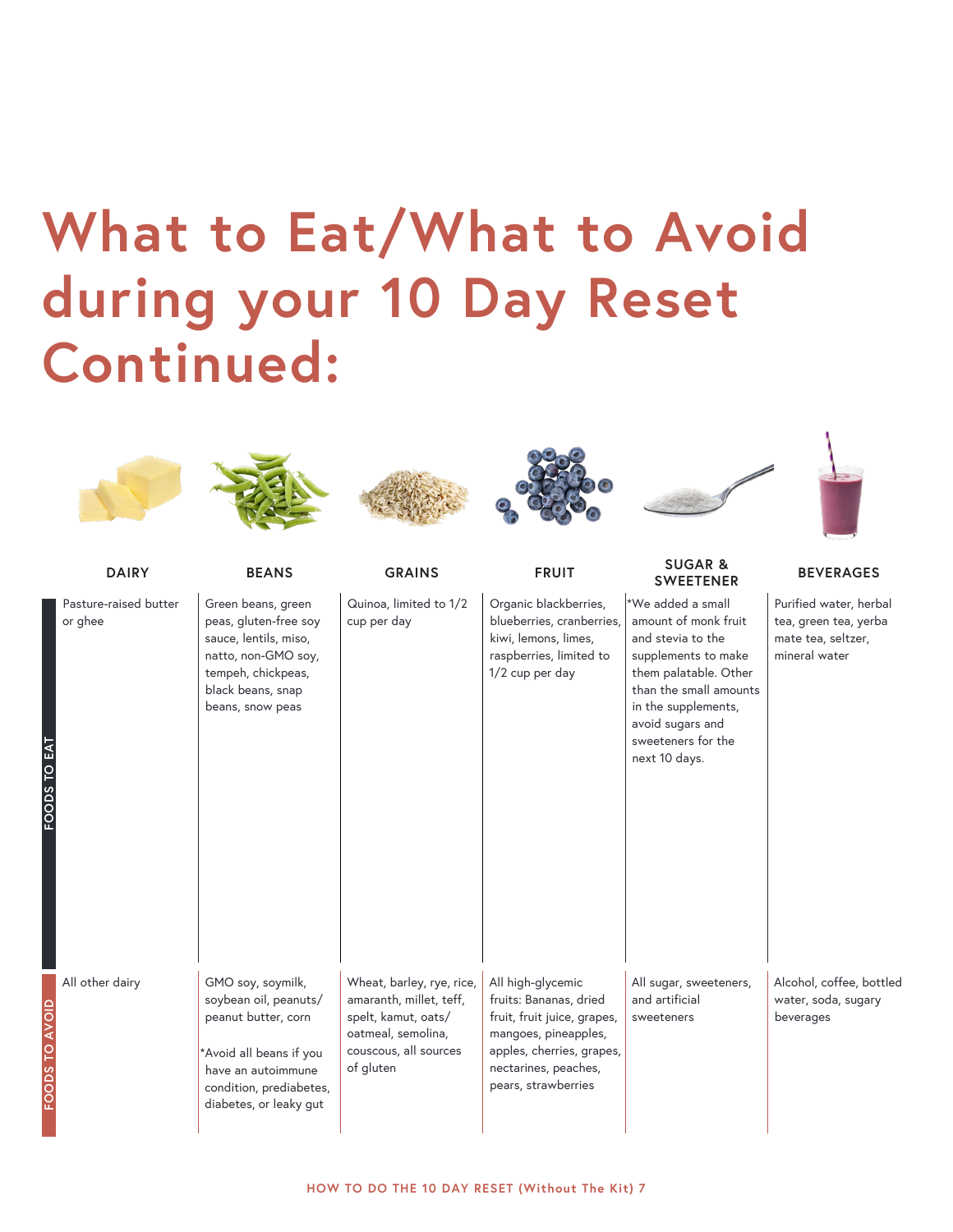# **After Your Program**

### **To make things simple, following your 10 Day Reset, I recommend doing one of the following:**

#### **Stay on the 10 Day Reset protocol.**

If you're feeling great, and want to continue, stay on the 10 Day Reset diet for an additional 10 days. Continue to have a shake for breakfast. Make lunch and dinner from the approved list of foods. Also, continue to prioritize sleep and honor the 12-14 hour fasting window.

**or** 

#### **Transition to the Pegan Diet.**

The Pegan Diet is a funny name, but it is essentially a way to eat for life. It incorporates the principles of the 10 Day Reset protocol with room for incorporating other foods. Maybe you add in some gluten-free grains or grass-fed dairy if you can tolerate it. Maybe you follow the 10 Day Reset diet most of the time, and you still enjoy a glass of wine with friends and dessert on occasion. To learn more about transitioning to the Pegan Diet and the supplements that we recommend long term, visit getfarmacy.com/pegandiet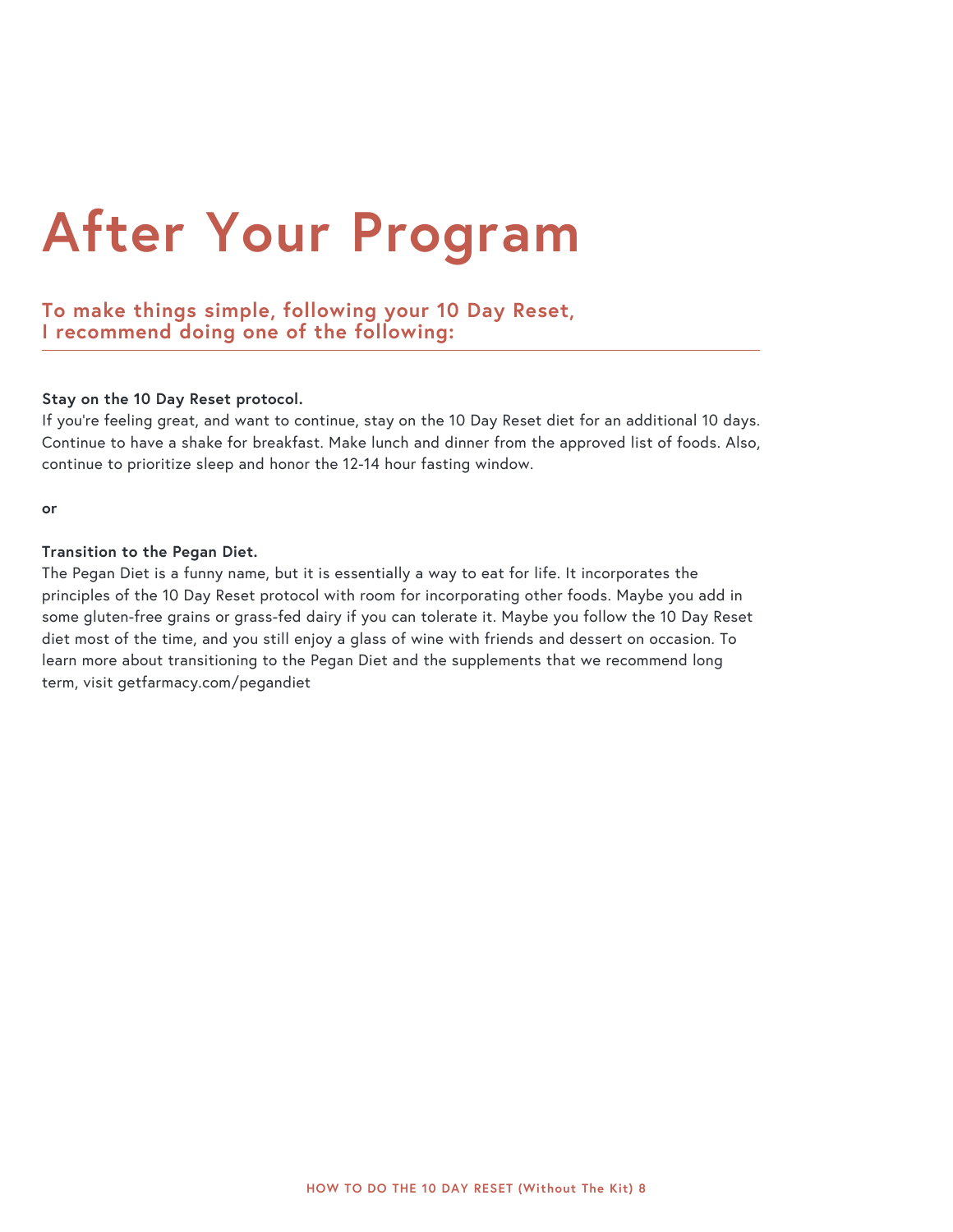# **Conclusion**

Congratulations on taking the first step towards creating optimal health. In today's world, it's easy to become inundated with information. Whether it's technology, relationships, health, or food, sometimes it's a good idea to just get back to the basics. I always do a few Resets each year as a way to clean out my body, focus on life-giving foods, and put intention into fueling my body with the right information. I encourage you to come back to this reset any time you begin to feel sluggish, are feeling overwhelmed or stressed, notice your energy or mood dropping, or even find yourself a bit too far off-track. I also encourage you to grab a friend and Reset together. Did you know that you're 95% more likely to complete a goal with an accountability friend? We are all in this together.

Please feel free to reach out to my team at hello@getfarmacy.com with any questions, concerns, or comments.

Wishing you health and happiness, Mark Hyman, MD